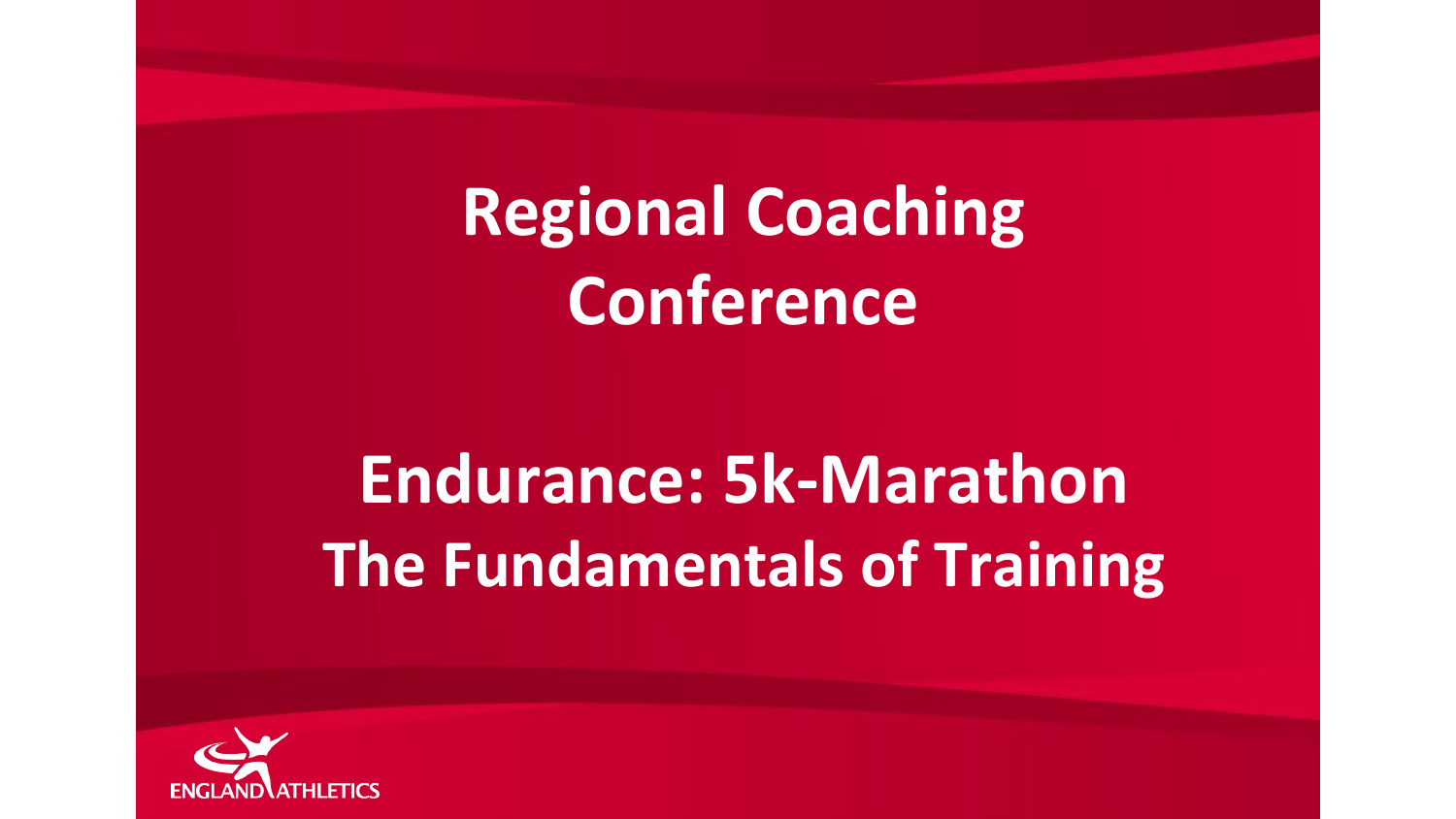**2003: World Junior XC Champion 2003: World 5,000m Champion 2012: switch to roads 2012: 59:25 debut half 2014: Wins Chicago Marathon 2018: Breaks Marathon WR**

## **It takes years to become an overnight success!**

 $\overline{w}$  in

**KIPCHOGE**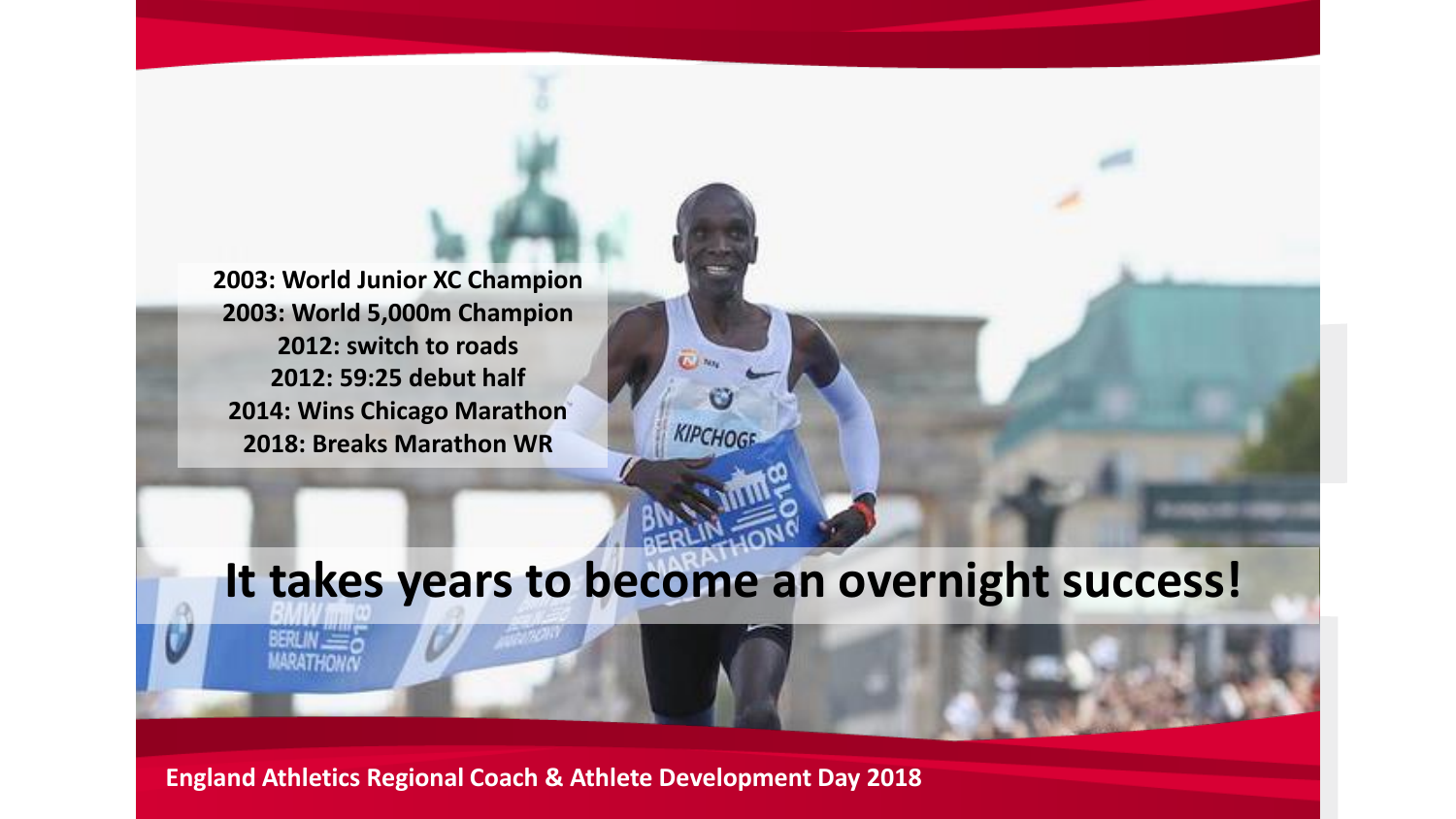#### **Marathon makes you slow?**

|                       | <b>Event</b>    | <b>Time</b> | <b>Date</b> |
|-----------------------|-----------------|-------------|-------------|
|                       | 1500m           | 4.05.37     | 01/07/01    |
|                       | 5000m           | 14.29.11    | 20/06/04    |
| HELSINKI 2005 ESP00   | 10,000m         | 30.01.09    | 06/08/02    |
| caldon<br><b>ANGE</b> | <b>Half</b>     | 1.05.40     | 21/09/03    |
|                       | <b>Marathon</b> | 2.15.25     | 13/04/03    |





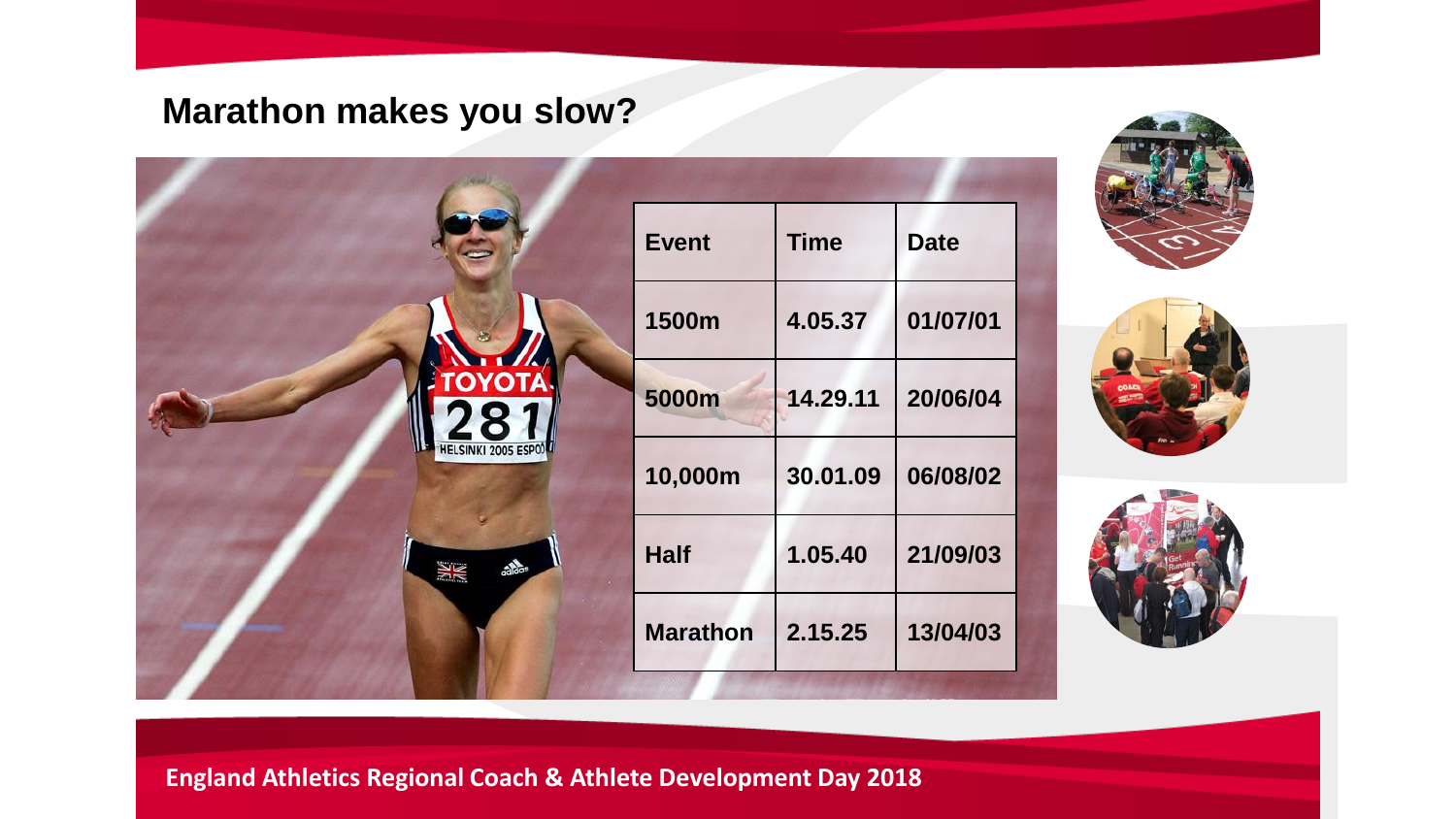'*408 runners under 70 minutes*'

**Controlled** 

**Ageo City Half Marathon 10th place: 1:03:53 25th place: 1:04:20 50th place: 1:04:45 100th place: 1:05:28 200th place: 1:06:43 300th place: 1:08:09 400th place: 1:09:48 500th place: 1:12:59**

### **JAPANESE ATHLETES**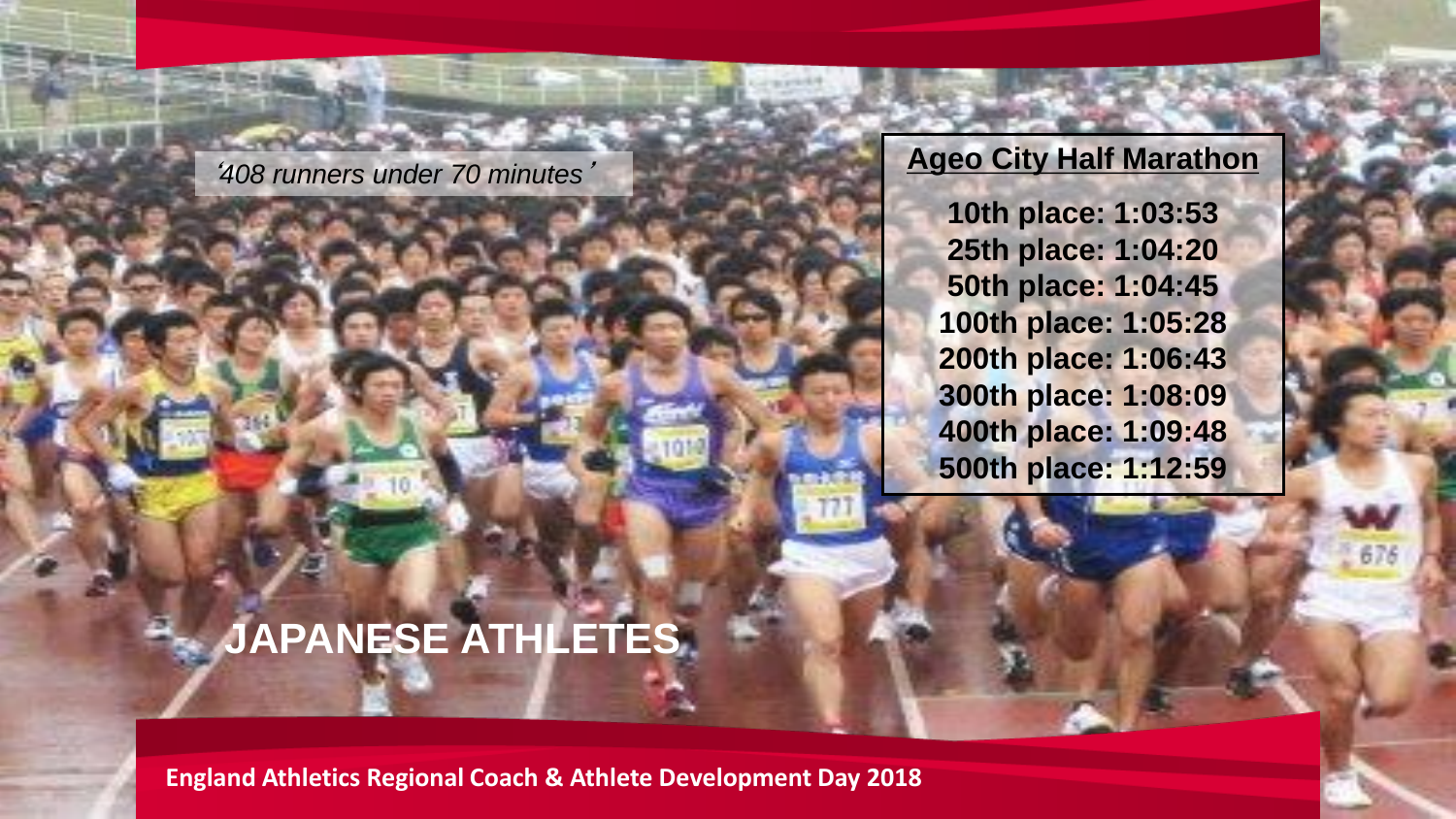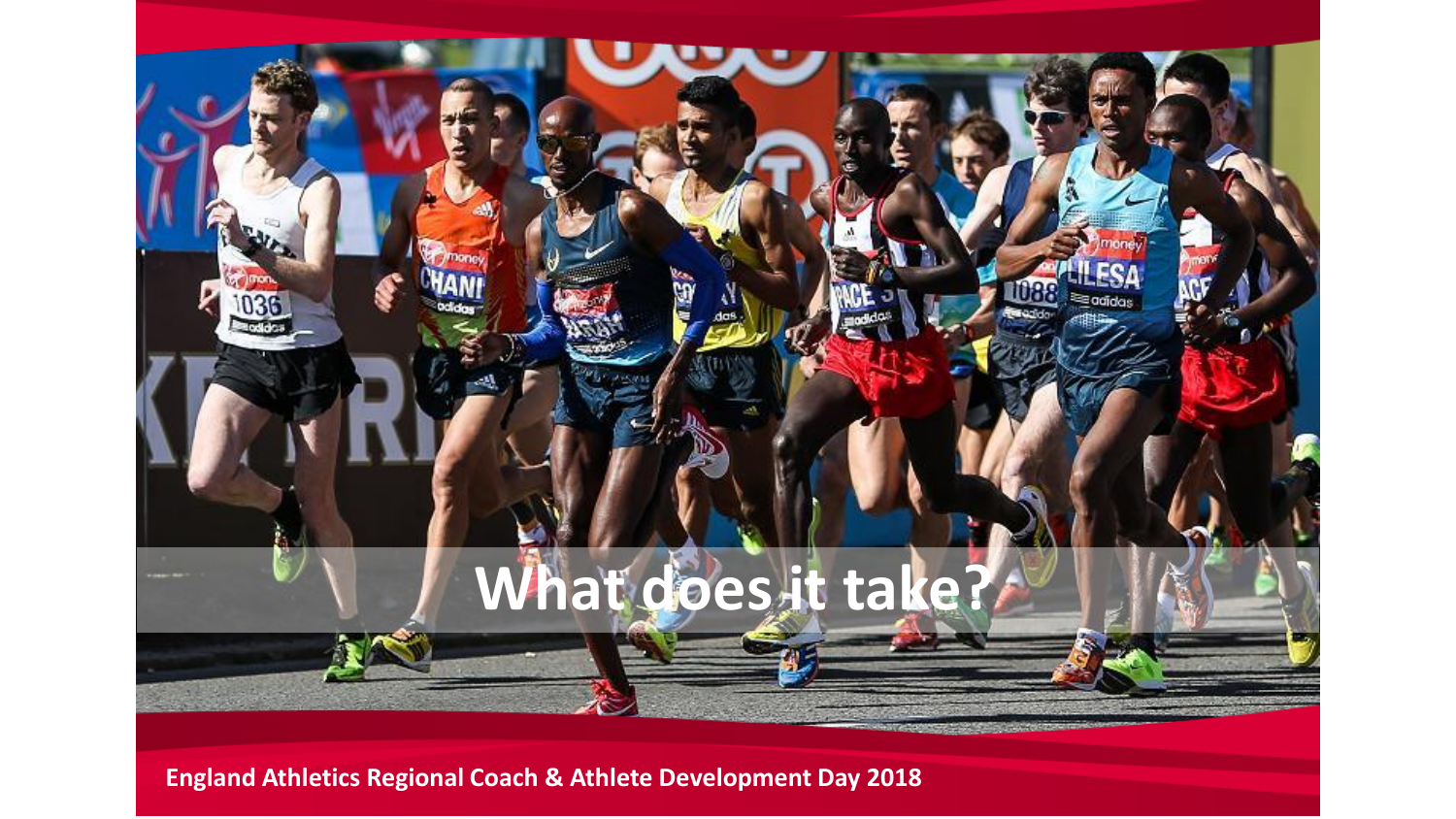## **What does it take? Balance**



N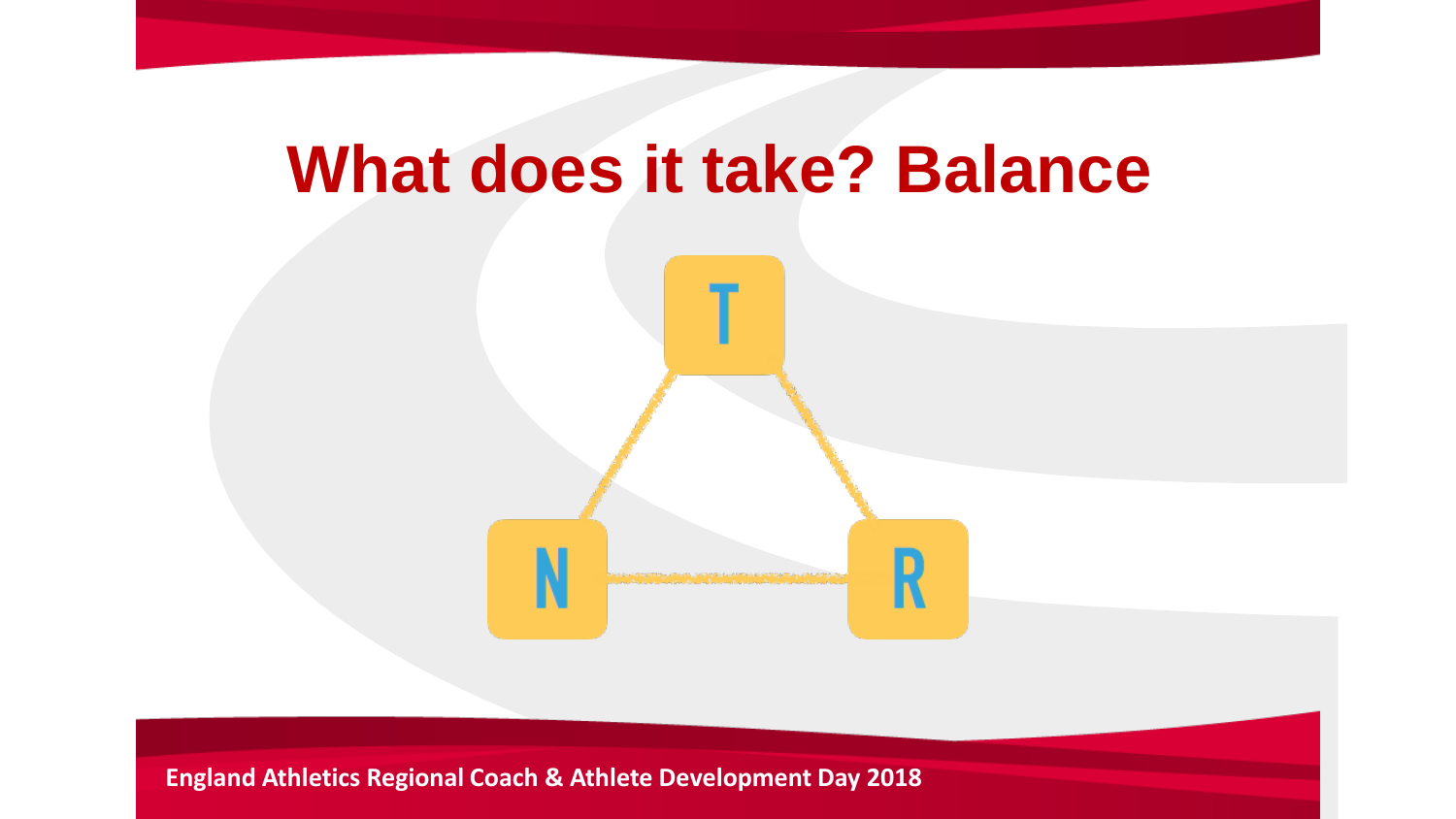### **What does it take? Energetics**



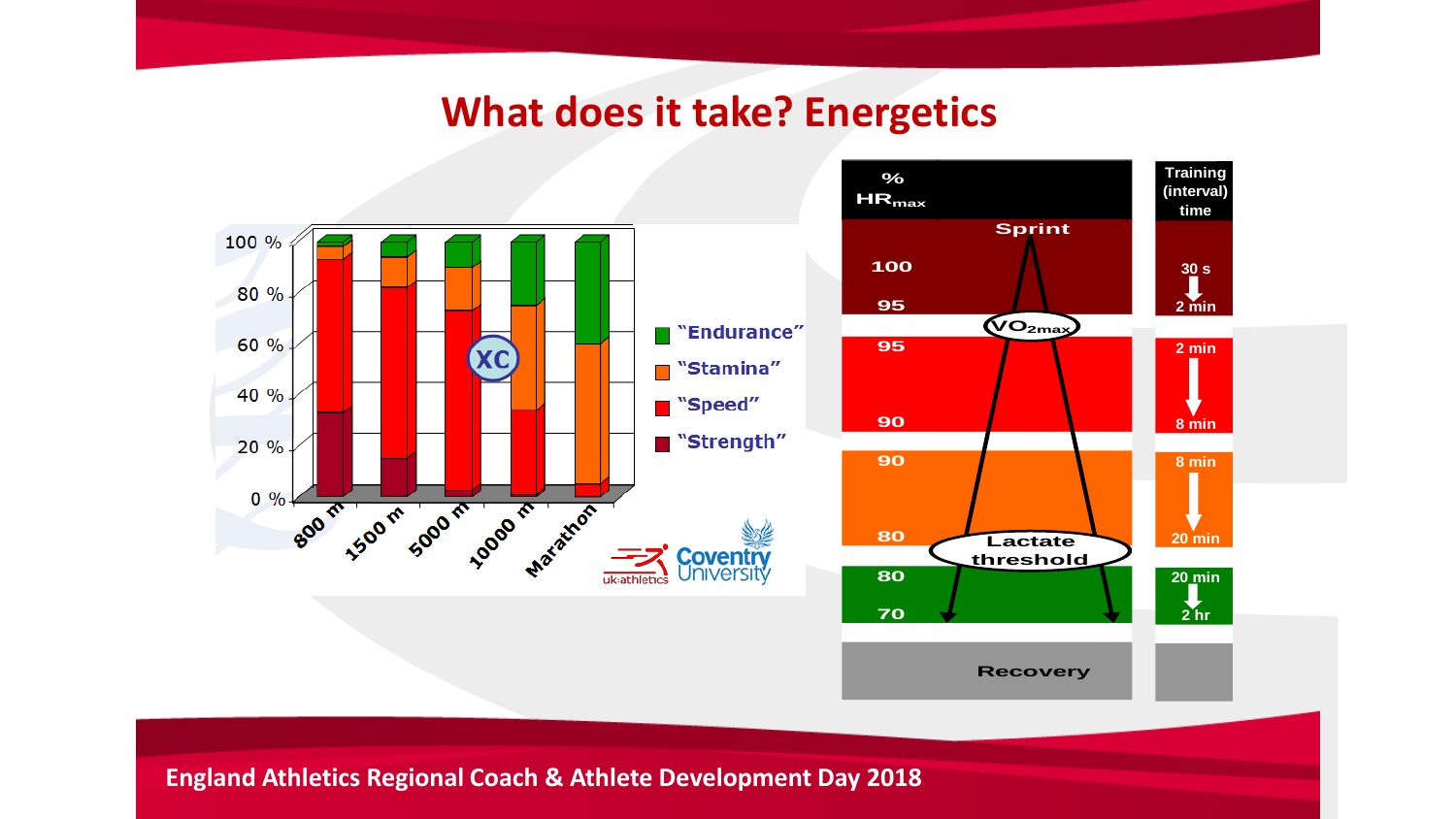### **What does it take? Energetics**



•**Tolerate stress of acidosis**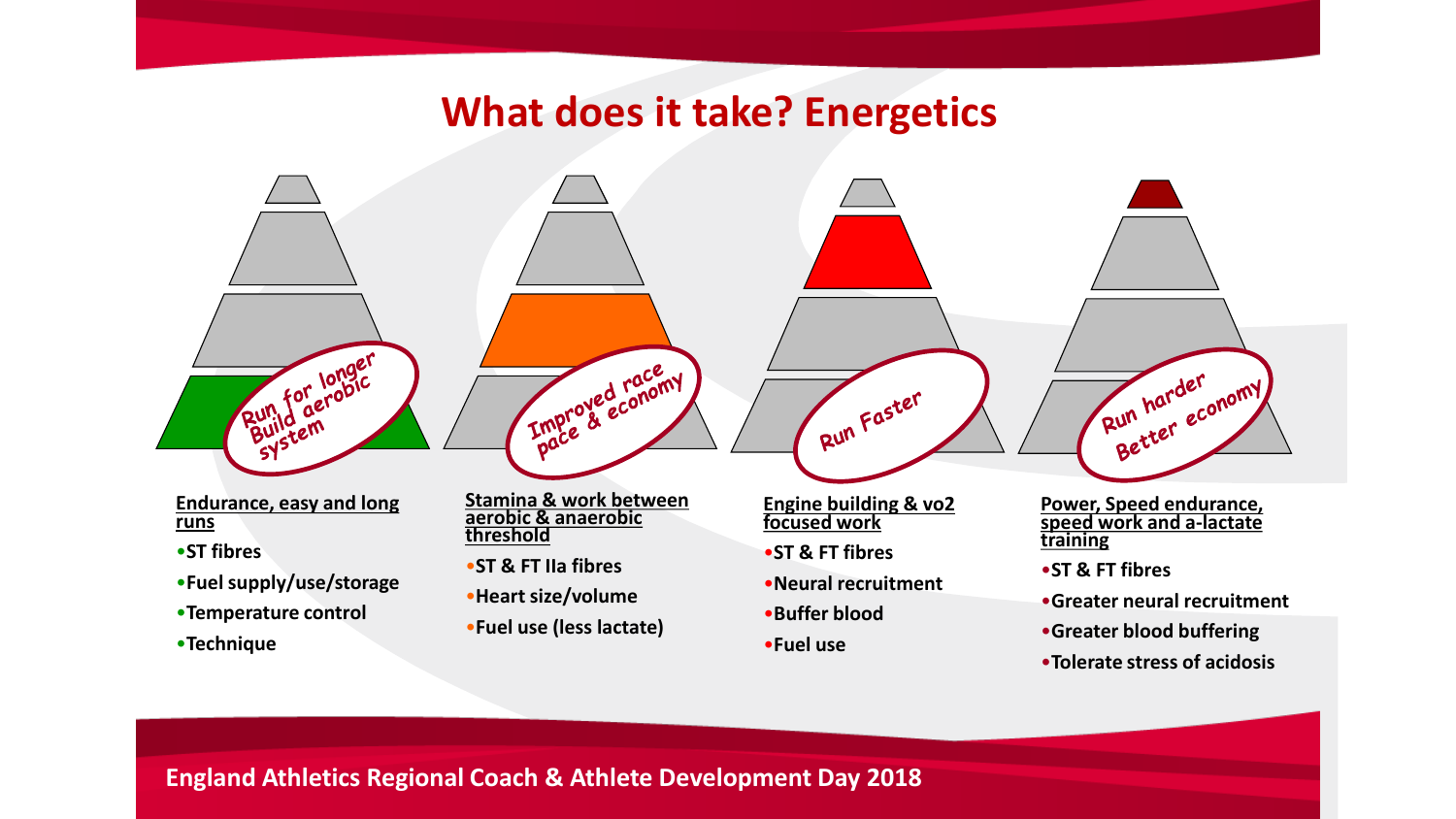### **What does it take? Mechanics**

- **Running isn't only about energy systems**
- **Technique and mechanical speed and efficiency is also key**
- **Consider the different technique required 5k vs marathon**